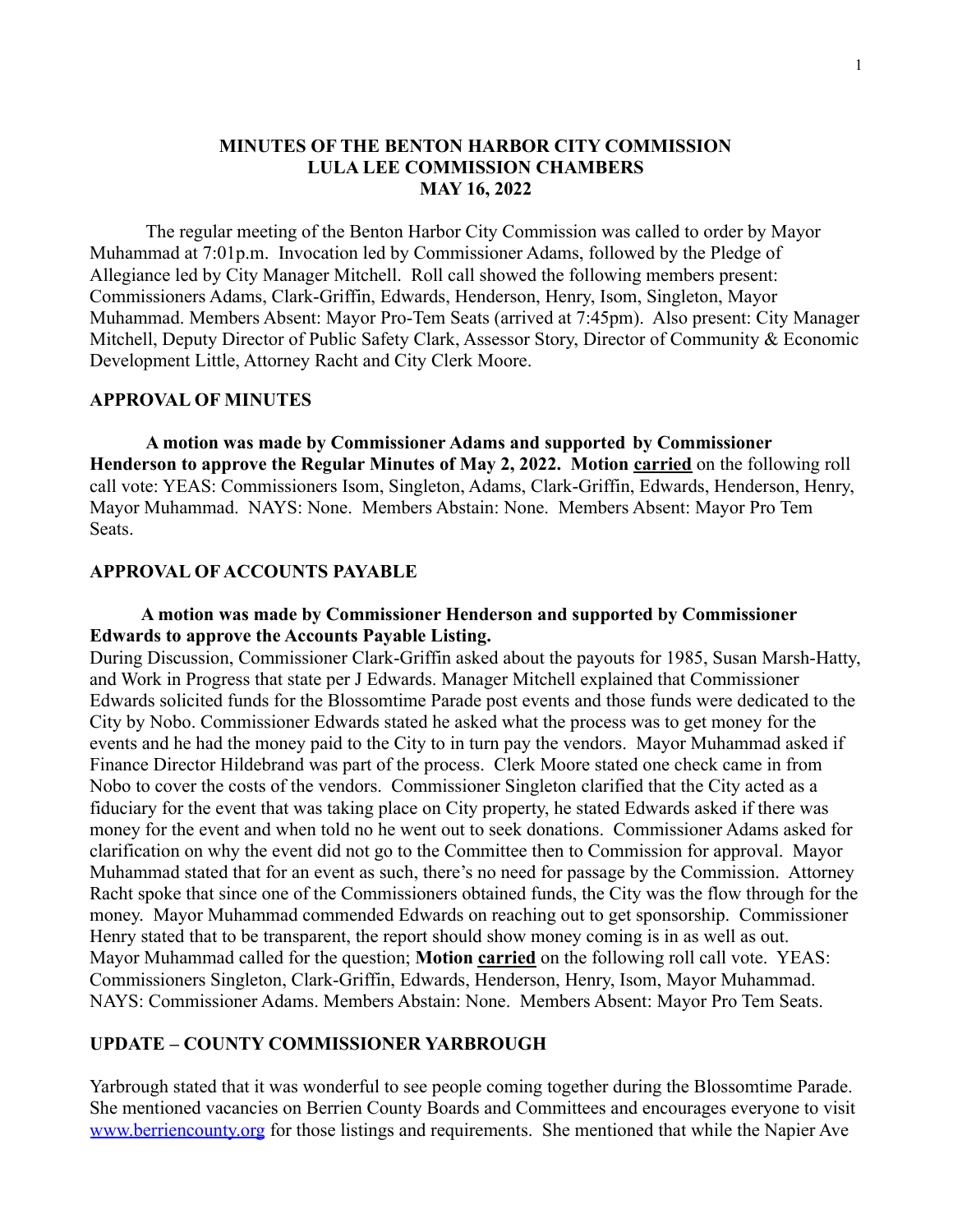bridge was being cleaned it was noticed that there were pieces that were not connected so it was closed down. Currently police and ambulance are the only vehicles allowed over it and that the hopes are to have one lane open each way by Memorial Day and completely open by August. She mentioned Senator Lasata's bill SB970 that has been approved, there is no money with it, but funds will come, and there is another one for parks and trails. She mentioned that four interviews will be held Thursday for previous Commissioner Don Meek's seat.

### **CITIZENS COMMENTS**

June Bowman, Nancy Fette, and Ruth Kramer spoke on behalf of United through Motherhood and their diaper bank. They are currently looking for a location, but for the month of May, diapers can be picked up at Mosaic and The Center for Better Health. Nancy Fette explained the book read of "Little Fires Everywhere" and stated that the purpose was to get people to read and talk about the book. There are four discussions set up in early June and public libraries and the books are free.

Annie Brown reintroduced herself as a Democrat running for State Representative on August 2.

Emma Kinnard stated that not having working mics in the Chambers is a problem and that the City Charter states there must be a Finance Director and that Plante Moran does not fit that description.

James Duncan hopes that Annie Brown can do something about the river to get it to the point to do things that the residents want done, like get buoys up for the fisherman. He would like if the Commissioners would talk to each other if there is a problem because there is a lack of communication.

### **CONSENT CALENDAR**

# **A motion was made by Commissioner Adams and supported by Commissioner Henry to bring a Resolution for DECLARATION ON TRUTH, RECONCILIATION, AND REPARATIONS to the floor.**

During discussion, Commissioner Edwards stated he hadn't had time to look at the document. Mayor Pro Tem Seats stated he doesn't have a problem with some of the language, but has a problem with other language and said it needs to be looked at. Mayor Muhammad read parts of the resolution and stated that a resolution was previously passed deeming racism a health care emergency and another resolution was passed supporting reparations. As presented, he is asking to table the resolution and send it to Personnel & Finance Committee and Legislative Committee for review.

**A motion was made by Mayor Muhammad and supported by Mayor Pro Tem Seats to table to Resolution for DECLARATION OF TRUTH, RECONCILIATION, AND REPARATIONS. Motion carried** on a unanimous vote.

Commissioner Henry requested to separate APPOINTMENT OF FELICIA SMITH TO THE DIAL-A-RIDE BOARD from the Consent Calendar for discussion.

Commissioner Adams requested to separate APPOINTMENT OF JAMES ATTERBERRY, SR TO THE HOUSING COMMISSION from the Consent Calendar for discussion.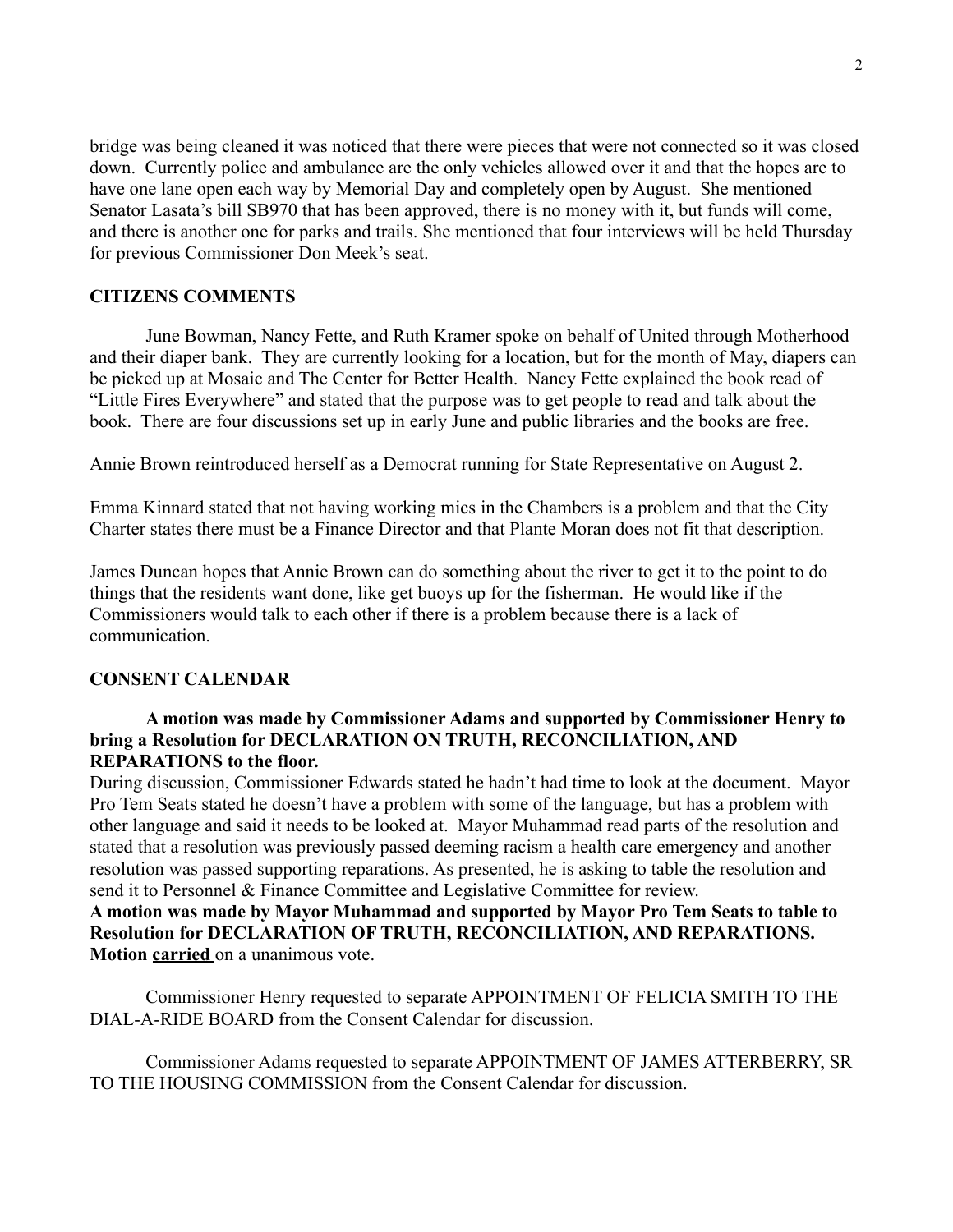**The following Consent Calendar items were moved by Commissioner Adams and supported by Commissioner Singleton. Motion carried** on the following roll call vote: YAYS: Commissioners Clark-Griffin, Henderson, Henry, Isom, Singleton, Mayor Pro Tem Seats, Commissioner Adams, Mayor Muhammad. NAYS: Commissioner Edwards. Abstain: None. Absent: None.

# APPOINTMENT OF DAYRL JACKSON TO THE CEMETERY BOARD

## RE-APPOINTMENT OF APOLLONIA WILLIAMS TO THE DIAL-A-RIDE BOARD

RE-APPOINTMENT OF DOROTHY PARKER TO THE DIAL-A-RIDE BOARD

APPOINTMENT OF MIGUEL CLARK TO THE BROWNFIELD REDEVELOPMENT **AUTHORITY** 

# RE-AUTHORIZATION OF THE CITY MANAGER TO MAKE AN IMMEDIATE PURCHASE OF A 4-TON FALCON ASPHALT RECYCLER & HOT BOX TRAILER

APPROVAL OF THE 2022 FINAL PLAY EVENT

## **SEPARATED ITEMS**

**Motion was made by Commissioner Adams and supported by Commissioner Henderson to approve the APPOINTMENT OF FELICIA SMITH TO THE DIAL-A-RIDE BOARD.** During Discussion, Commissioner Henry asked of an interview was conducted. Commissioner Henderson replied that Legislative Committee conducted an interview. Henry stated that usually when a citizen steps up to be on a board, she's in favor but when you hear of nepotism, you have to pay attention on who's on the boards and to make sure every person put on the boards knows what the Commission wants to happen with the boards. Mayor Pro Tem Seats stated people are volunteering for free and he doesn't see nepotism, but wants to see the best ones for the job. Commissioner Adams stated that to see someone come forth wanting to serve their community and has seen her faithfulness with BHAS. Mayor Muhammad explained the application process and that certain boards you must be a resident, and Dial-A-Ride is one of those, when he makes a recommendation and the Council approves, he looks for someone that is going to do what's right and that they are qualified and in this particular case, Felicia Smith is qualified.

With no further discussion, **Motion carried** on a unanimous vote.

# **Motion was made by Commissioner Edwards and supported by Commissioner Henderson for APPOINTMENT OF JAMES ATTERBERRY, SR TO THE HOUSING COMMISSION.**

During discussion, Commissioner Henry asked if he attended Legislative for an interview. Commissioner Henderson stated he did not and that it is the will of the Commission but it's not the first time an appointee was appointed but did not show. Clerk Moore stated he was invited to Legislative and the Commission meeting. Mayor Muhammad stated he has served in the community for years. Commissioner Adams said when she was chair of Legislative and the candidate did not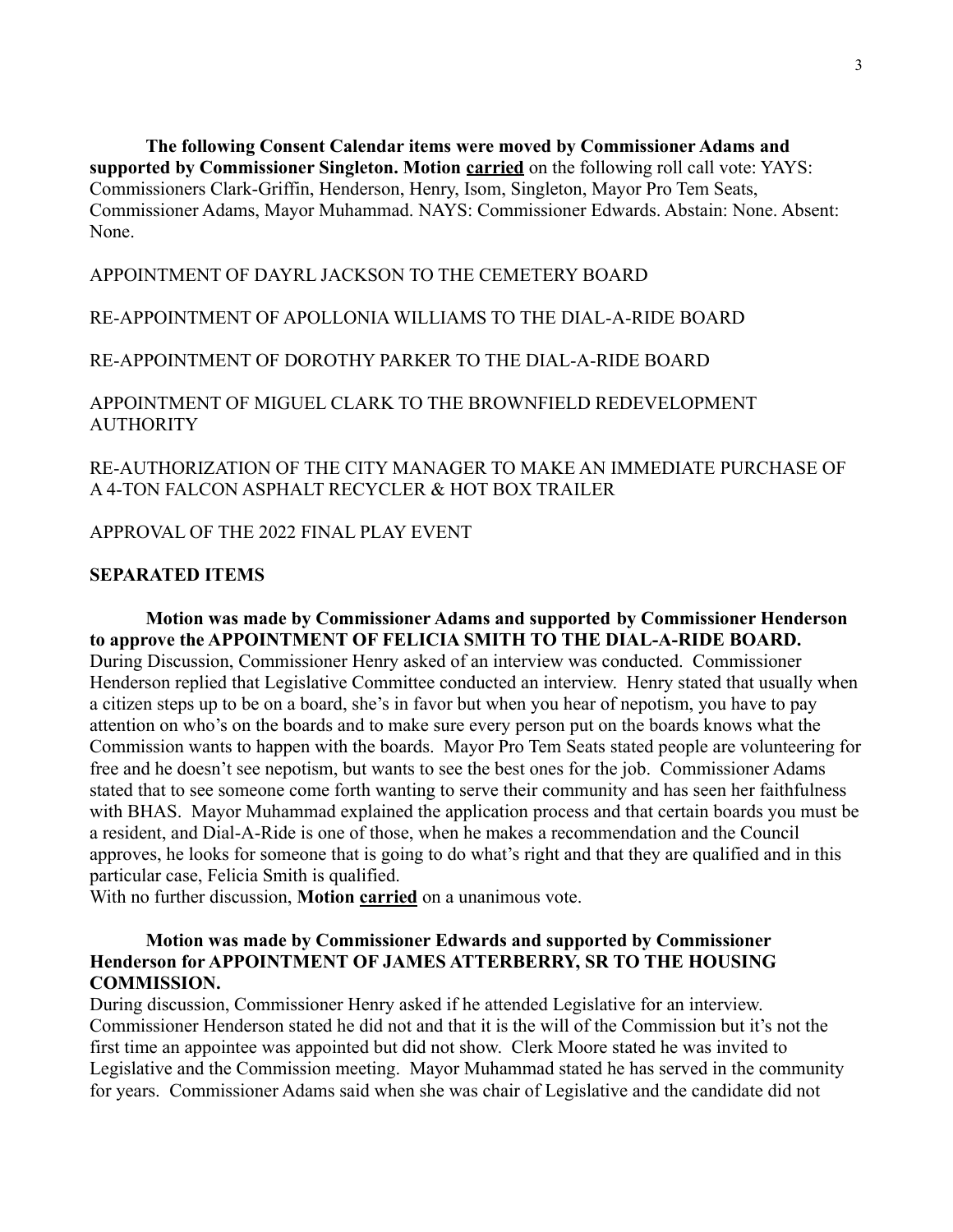show, they went to the next meetings agenda. Henderson stated that Dorothy Parker was also not in attendance so the process should be consistent.

Commissioner Henderson called for the question, **Motion carried** on the following roll call vote: YAYS: Commissioners Henderson, Henry, Isom, Singleton, Mayor Pro Tem Seats, Commissioners Clark-Griffin, Edwards, Mayor Muhammad. NAYS: Commissioner Adams. Members Abstain: None. Members Absent: None.

### **COMMUNICATIONS**

Director Little stated the official letter from the allocations for 2022 has not been received, will be publishing the start of the 30 day comment period.

#### **COMMISSION COMMENTS**

Commissioner Clark Griffin thanked everyone for coming and congratulated all the appointment and re-appointments to the boards, she appreciates them for wanting to serve the community. Stand up, speak up, pay attention, and follow the money.

Commissioner Adams stated she tries to operate by principles, not her character. She thanked Yarbrough for the magnificent work she's been doing about keeping everyone informed. She can't figure out why we're not after those dollars to replace the Napier Bridge. She asked why an update can't be given on things, especially the air conditioning.

Commissioner Henry thanked the citizens for coming out and stated it's their job to take care of things to make things happen and there's going to be a flood of money, so it's up to the Commission to pay attention so the resident's can see something tangible.

Commissioner Edwards talked about the bands Saturday and how much fun the kids had.

Commissioner Isom thanked Yarbrough for the update and congratulated all the appointments that want to volunteer and all the citizens comments. He stated the Blossomtime Parade weather was just right and it was good to see everyone having a good time in Benton Harbor, there is nothing like coming together. He encouraged everyone to go check out the art in the park titled 'Adolescent Echo'. He announced interviews will take place Wednesday for a Finance Director.

Commissioner Henderson thanked the appointees for wanting to serve the City. She said it was great to see people coming together during the Day of Impact, the Blossomtime Parade and the concerts.

Commissioner Singleton stated it's been a busy few weeks and summer time is upon us, and there are many activities being planned. He said it was refreshing to have Commissioner Edwards, who is so passionate about parks on the Public Safety & Parks and Rec Committee. He mentioned the presentations at the Committee meeting, and how it can be viewed on YouTube. He encouraged everyone to continue to pay attention and get involved.

Mayor Pro Tem Seats mentioned the National Day of Prayer, where Chief McGinnis opened the Fire Department. As well as how impactful the Day of Impact was and how it needs to continue to be maintained. He stated his heart goes out to Buffalo, NY regarding the shooting. He talked to the Attorney General about people jumping off the bridge, and the need to see if their jumping in or if there is fowl play.

Mayor Muhammad thanked the citizens for their input and stated you do not have to be a resident to speak. He congratulated the appointees who want to serve and encourages them to learn the history of their board. He spoke on the war being wages in Ukraine and the war being waged on black